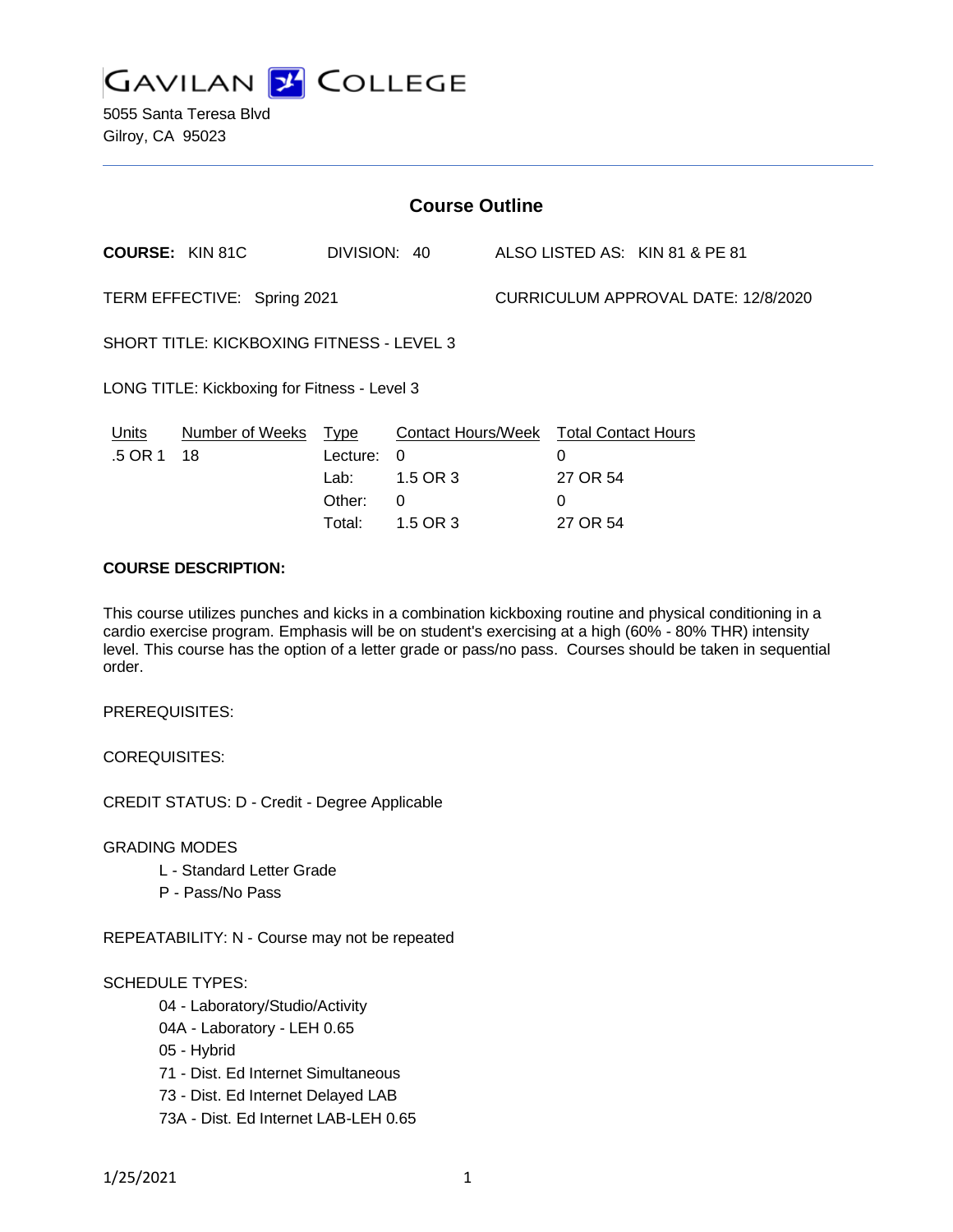# **STUDENT LEARNING OUTCOMES:**

1. Explain the four components that make up a complete fitness program and incorporate them in their kickboxing class workouts which will be at 50% - 60% of their THR.

Measure of assessment: written exam, oral exam, demonstration, pre and post testing

Year assessed, or planned year of assessment: 2017

Semester: Fall

2. Demonstrate at least four intermediate kickboxing punch combinations and at least three intermediate kickboxing kick combinations, utilizing both their dominate and non-dominate sides.

Measure of assessment: demonstration

Year assessed, or planned year of assessment: 2017

Semester: Fall

## **CONTENT, STUDENT PERFORMANCE OBJECTIVES, OUT-OF-CLASS ASSIGNMENTS**

### Curriculum Approval Date: 12/8/2020

### **DE MODIFICATION ONLY**

NOTE: The class format will include: warm-up, including flexibility training; aerobic training; kickboxing skills; and a cool-down. Hand weights and step boxes may be used for additional lower and upper body strength training and conditioning.

## 3 - 6 Hours

Content: Orientation of course requirements. Students will determine their target heart rate. Pre-testing to determine their current cardio-kickboxing fitness. Review kickboxing techniques from level 2 - including sidekicks, punching and kicking with both the dominate and non-dominate arm/leg and the material covered, including the components that make up a complete fitness program.

Student Performance Objectives: Participate in class cardio-kickboxing workouts and monitor their THR to determine if they are exercising at 60% - 80% of their THR. Review the components that make up a complete fitness program and identify and demonstrate exercises that fit into each of them.

# 4.5 - 9 Hours

Content: Introduce the use of the hop with a combination of punches to increase difficulty. Add the skill of blocking, both of punches and kicks. Perform combination workouts that incorporate punches, blocks, and kicks while maintaining a workout rate that is 60% - 80% of their THR. Include strength training exercises in the workout routine, including triangle push-ups and bench dips. Introduce the cardio movement "ice skaters" with a combination of punches, blocks, and/or kicks. Review from level 2 on the principles of FITTE. The importance of exercising 1 or 2 days outside of class time, based on the "F"requency of exercise will be stressed as well as exercising at a high level (60% - 80% of THR) of "I"ntensity.

Student Performance Objectives: Demonstrate the proper technique for blocking punches and kicks. Participate in a variety of cardio kickboxing routines utilizing both the hop and the "ice skater". Monitor their THR to determine their exercise "I"ntensity level. Review the principles of FITTE and discuss the importance of exercising outside of class time based on the "F"requency in the FITTE principles.

### 4.5 - 9 Hours

Content: Continue to review and practice the skills presented. Introduce the pivot and kick. Workouts will include a combination that includes a variety of punches with a pivot and kick (pivot and front kick, pivot and back kick, pivot and side kick - with both the right and left leg), as well as cardio movements that utilize the "ice skater".

Student Performance Objectives: Demonstrate the pivot and kick. Perform a variety of routines, utilizing the pivot and kick with both their right and left leg.

#### 4.5 - 9 Hours

Content: Demonstration of the technique for the roundhouse kick. Workouts will incorporate the roundhouse kick into combination movements. Introduce routines that combine both upper body (punches/blocks) and lower body (kicks/blocks) kickboxing exercises.

Student Performance Objectives: Demonstrate the proper technique for the roundhouse kick, utilizing both their right and left leg. Participate in class workouts and utilize their target heart rate to determine their effort.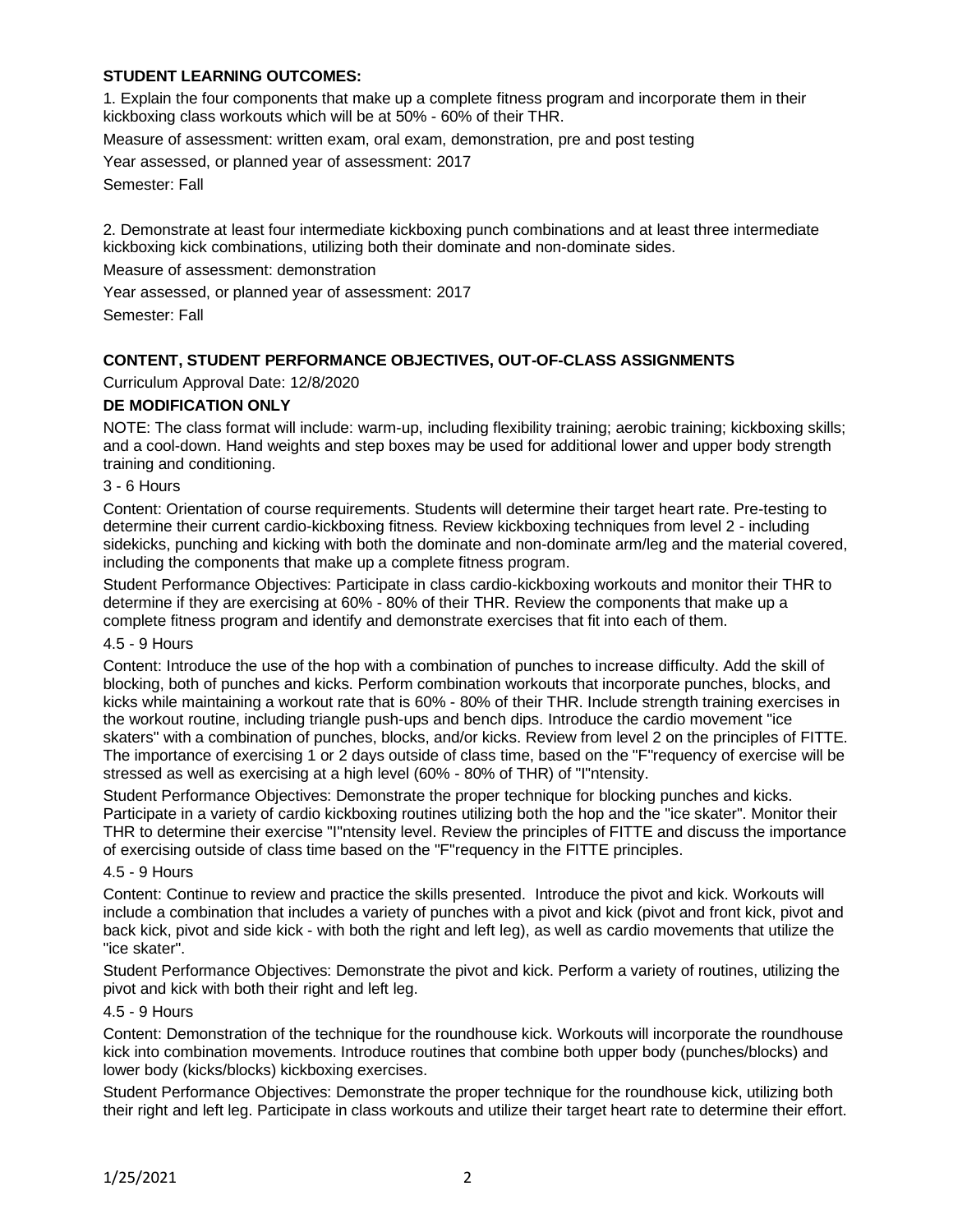## 3 - 6 Hours

Content: Continue to review and practice the advanced kickboxing skills that have been presented in earlier classes and incorporate them in combination routines with cardio movement patterns. This may include the utilization of partner drills. The opportunity for students to design a routine may be provided. The second "T" in FITTE will be discussed.

Student Performance Objectives: Demonstrate a variety of routines that combine both upper and lower body kickboxing exercises and utilize all the skills presented. Monitor their cardiovascular fitness through the use of their heart rate and maintain a workout rate that is 60% - 80% of their THR. Explain the "T"ypes of equipment they could use to help them improve their overall kickboxing fitness.

#### 4.5 - 9 Hours

Content: Classes will continue to incorporate a variety of routines that utilize the advanced kickboxing skills learned throughout the course. Emphasis will be on combining both upper body and lower body kickboxing exercises, utilizing both sides of the body, while incorporating cardio patterns. Performing exercises at double time may be included.

Student Performance Objectives: Participate in class workouts. Monitor their kickboxing cardiovascular fitness improvement through the use of their THR.

1.5 - 3 Hours

Content: Post-testing to evaluate each student's fitness level and kickboxing technique.

Student Performance Objectives: Complete post-testing.

2 Hours

Final

## **METHODS OF INSTRUCTION:**

Demonstration, guided practice, discussion

### **METHODS OF EVALUATION:**

Writing assignments Percent of total grade: 0.00 % If this is a degree applicable course, but substantial writing assignments are not appropriate, indicate reason: Course primarily involves skill demonstration or problem solving Problem-solving assignments Percent of total grade: 5.00 % Percent range of total grade: 5% to 10% Other: Calculating THR percentage. Skill demonstrations Percent of total grade: 20.00 % Percent range of total grade: 20% to 40% Demonstration Exams Objective examinations Percent of total grade: 10.00 % Percent range of total grade: 10% to 30% Completion Other methods of evaluation Percent of total grade: 40.00 %

## **REPRESENTATIVE TEXTBOOKS:**